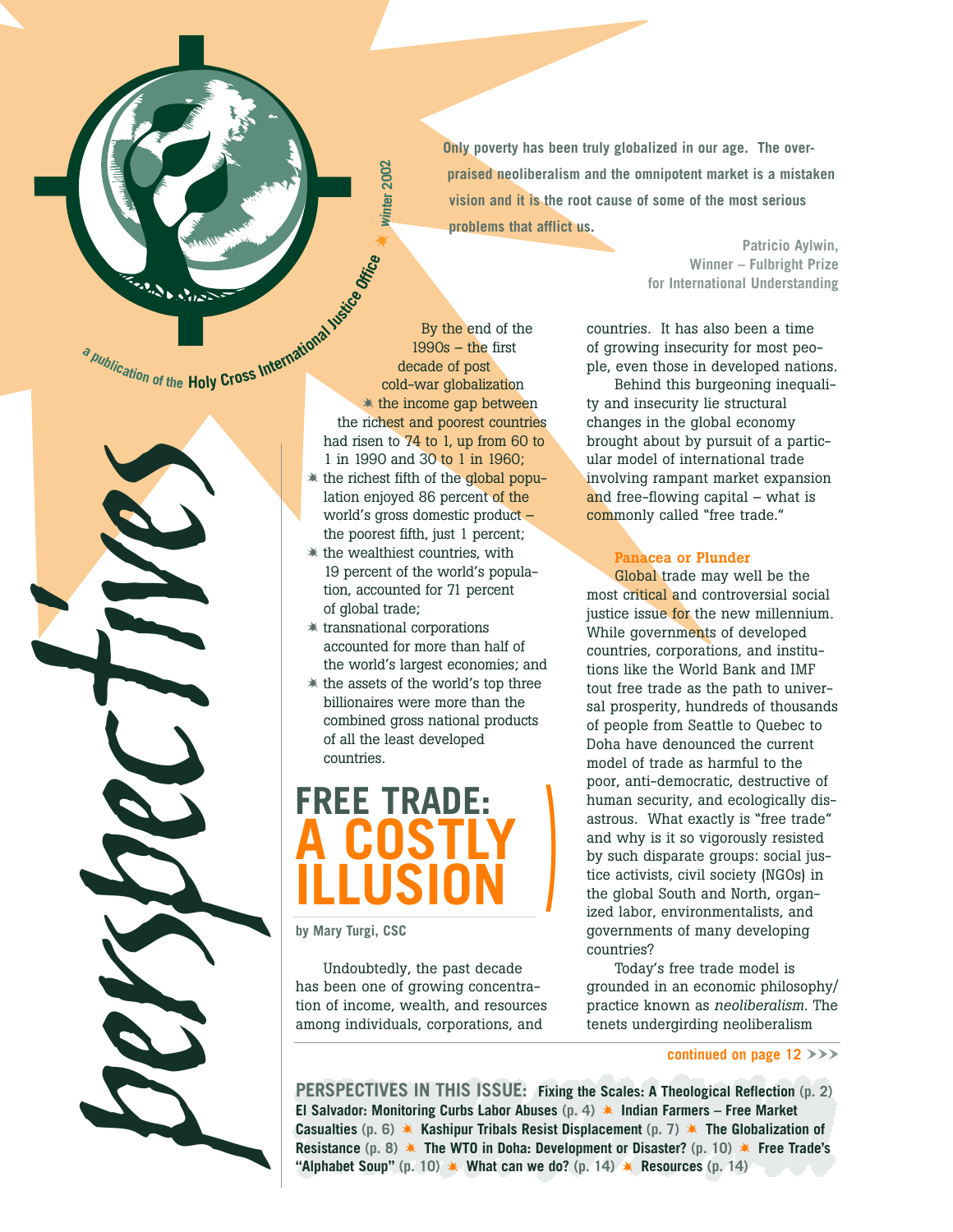**A globalized economy has to be analyzed in the light of principles of social justice, respecting the preferential option for the poor . . . and the requirements of the international common good.**

> **John Paul II Ecclesia in America**

## **FIXING THE SCALES: A THEOLOGICAL REFLECTION ON FREE MARKETS**

**by Claude Grou, CSC**

The globalized free market economy is a relatively recent phenomenon, but one rooted in an ancient impulse: the urge to accumulate riches by gaining control of resources essential for life. From earliest times, political leaders have monopolized critical resources and used this leverage to manipulate and enslave entire peoples. We find a story of such domination even in Genesis. Joseph used the Pharaoh's stockpiled food supplies to take first the people's money, then their livestock and lands, and finally their freedom, until Pharaoh controlled all the assets and the people were enslaved.

Though Joseph is a heroic figure in the Hebrew Scriptures, it is quite clear from later texts that the God of Israel has no tolerance for those who amass riches and use them to exploit and dominate others. The prophets, in particular, repeatedly denounce those who twist the laws for their own benefit and enrich themselves at the expense of others.

Hear this, you who trample upon the needy and destroy the poor of the land!

"When will the new moon be over, you ask, so we may sell our grain, and the Sabbath that we may display our wheat? We will . . . fix our scales for cheating! We will buy the lowly man for silver and

the poor man for a pair of sandals; even the dregs of the wheat we will sell!"

The Most High has sworn: Never will I forget a thing you have done! (Amos 8:4-7)

The God of the Hebrews is, in fact, a God of Jubilee justice, a God who insists on *right* relations among peoples: equitable distribution of land and wealth, forgiveness of debts, and release from bondage.

Jesus echoes and extends these Jewish teachings: exposing the foibles of amassing material wealth, calling his followers to radical trust, and challenging the rich to give all they have to the poor and become disciples. He urges graciousness to the poor, the crippled, the blind, and the lame and relegates the rich, unresponsive Dives to hell. (cf., Luke, chapters 12-18)

It is out of this tradition that the Church questions and contests the free market economy. A system which, by its own admission, is based on maximizing profits without regard for conse-

*perspec tives* ☀ **winter 2002**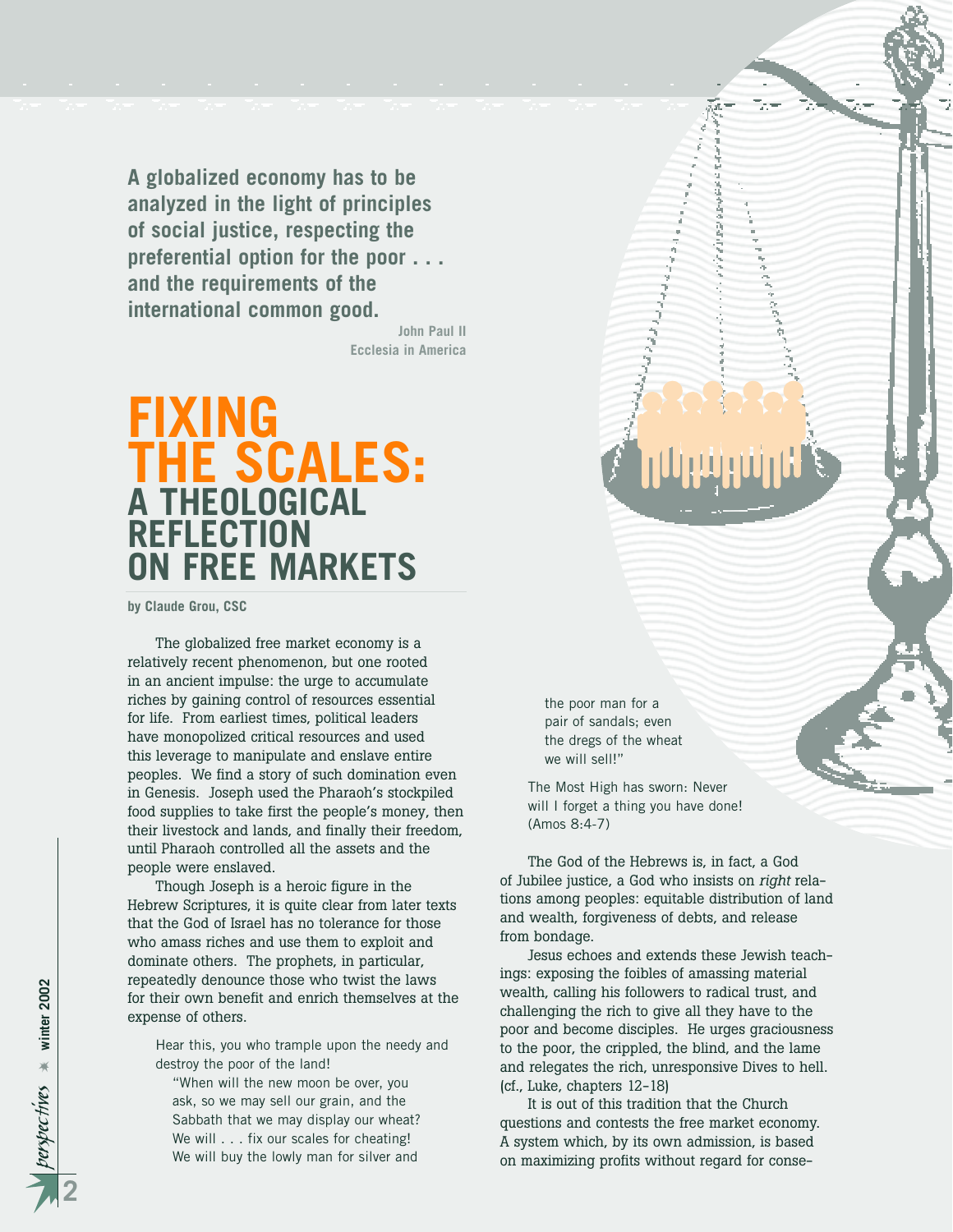Two weeks before the 2001 Genoa G-8 Summit, Pope John Paul II challenged Christians to assume responsibility for the global economic system:

Faith cannot leave Christians indifferent to such issues of world importance. It incites them to challenge those responsible for politics and economics with a purposeful spirit, asking that the present process of globalization be firmly governed by the motive of the common good of citizens across the world, based on the indispensable requirements of justice and solidarity.

It appears to me that we have a choice to make. We can hope for reforms in the free market system to make it more humane and respectful of human solidarity. As the pope recommends, we should certainly challenge heads of state to create more just international agreements. However, the gospel invites us to join those who propose more radical change. As Jesus reminds us,

No one can serve two masters. You will either hate one and love the other, or be attentive to one and despise the other. You cannot serve God and money. (Matthew 6:24)

The free market economy follows its own laws of maximized profits and "economic efficiency" and strengthens the hands of dominant powers. Followers of Jesus must insist on a radically different way – on an economy that works for everyone, especially the poorest, and secures the earth's bounty for present and future generations.

**Claude Grou**, a Holy Cross priest, is responsible for the justice and peace ministry of Saint-Joseph's Oratory (Montreal) and is justice and peace coordinator for the Canadian Province of Priests. He is also president of *Regoupement pour la responsabilité sociale des enterprises*, an organization working on socially

responsible investments in Montreal. From 1993 until 1997, Claude served as co-president of the *Committee for Justice, Peace, and the Integrity of Creation* of the Union of Superiors General in Rome.



and crucial resources in the hands of a few is irreconcilable with the Judaeo-Christian scriptures and the Church's social teaching. The social teachings are grounded in Catholic beliefs about the dignity of the human person, the integrity of creation, and the importance of the common good. Central to those teachings is the assertion that a *just* economic system respects and supports those beliefs. In contrast to free market economics, such a system would require that international trade and investment

\$\$\$\$\$\$\$\$

quences, which concentrates wealth

- give priority to the poor and weak, not the rich and powerful;
- promote a just distribution of wealth, resources, and power;
- safeguard the earth's natural resources and ecosystems;
- elevate the common good above economic efficiency; and
- foster *full* human development social, political, cultural and spiritual, as well as economic.

*perspec tives* ☀ **winter 2002**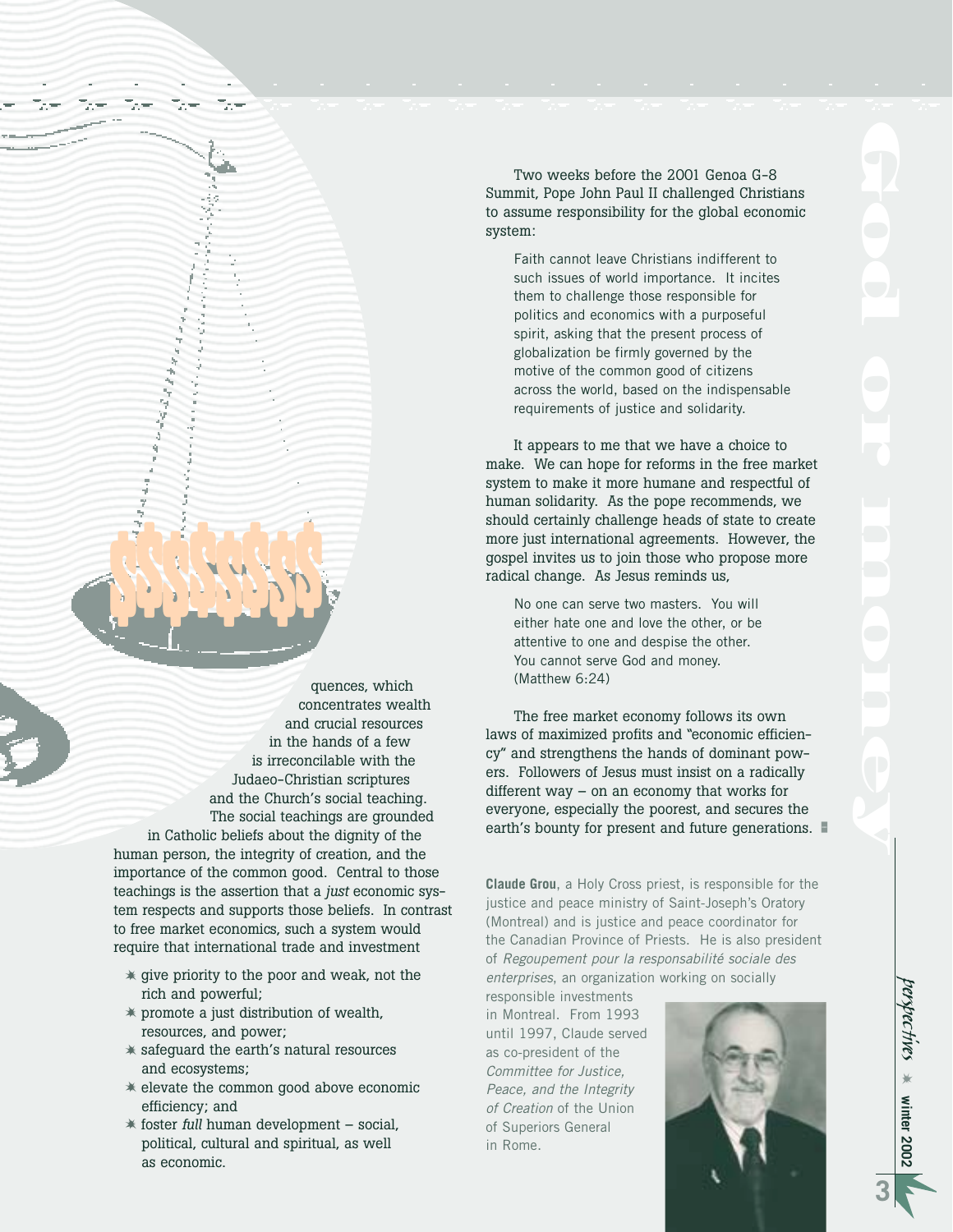**Over the past two decades, the people of El Salvador have endured war, earthquakes, political unrest, and economic hardship. Through all of this, courage, faith, and unwavering hope have sustained them. Now globalization and the push for "free trade" present yet another challenge: survival as** *maquiladora* **(sweatshop) laborers.**

# **EL SALVADOR: MONITORING CURBS LABOR ABUSES**

**by Linda Kors, CSC**

For several years, I travelled to El Salvador with a group of Saint Mary's College students. With each trip, the effects of free trade policies on the landscape of El Salvador and the lives of the people became increasingly evident. Each year, new villages of institutional cement-block

houses appeared – built by transnational corporations (TNCs) for the factory workers. The houses are small, unfurnished, and ugly – a form of visual pollution.

The TNC employees – mostly women – spend up to 15 hours per day working in the *maquiladoras* under appalling conditions (see sidebar). These conditions are legal because the *maquiladoras* are located in socalled "free trade zones." Free trade zones are special areas within countries where trade and manufacturing are less regulated. Workers enjoy few, if any, labor protections and environmental regulations are nonexistent because their enforcement would increase production costs.

While in El Salvador, we met with Norma Morlina, a coordinator at the *Organización Internacional*

*del Trabajo* (OIT), the Salvadoran arm of the International Labor Organization. This group conducts independent monitoring of working conditions in factories, supports fledgling labor movements, and campaigns for labor rights. Their ultimate goal is to enable unions and workers to take responsibility for improving their working conditions without reprisals from corporate management.

OIT monitoring began in El Salvador with a conflict at a factory producing clothes for The Gap. Workers who tried to address labor conditions and supported labor organizing were unjustly fired. The monitoring group intervened and due to their mediation, 79 workers were reinstated.

El Salvador's monitoring system has now become a model for *maquiladora* workers in other countries. Norma believes this is because their system intentionally involves all stakeholders – workers and management – and because it has been used so successfully.

Monitoring has led to some improvements for *maquiladora* workers, but many problems remain. If workers challenge practices of TNCs operating in free trade zones, corporations may simply ignore the challenge without penalty. Or, they may move to an even less regulated location and displace the workers.

Fortunately, sweatshop workers in El Salvador and throughout the global South



Women's Cooperative from Cuidad Ela Cuidadela Ungo Guillermo Manuelo with members of the 2000 Pilgrimage from Saint Mary's College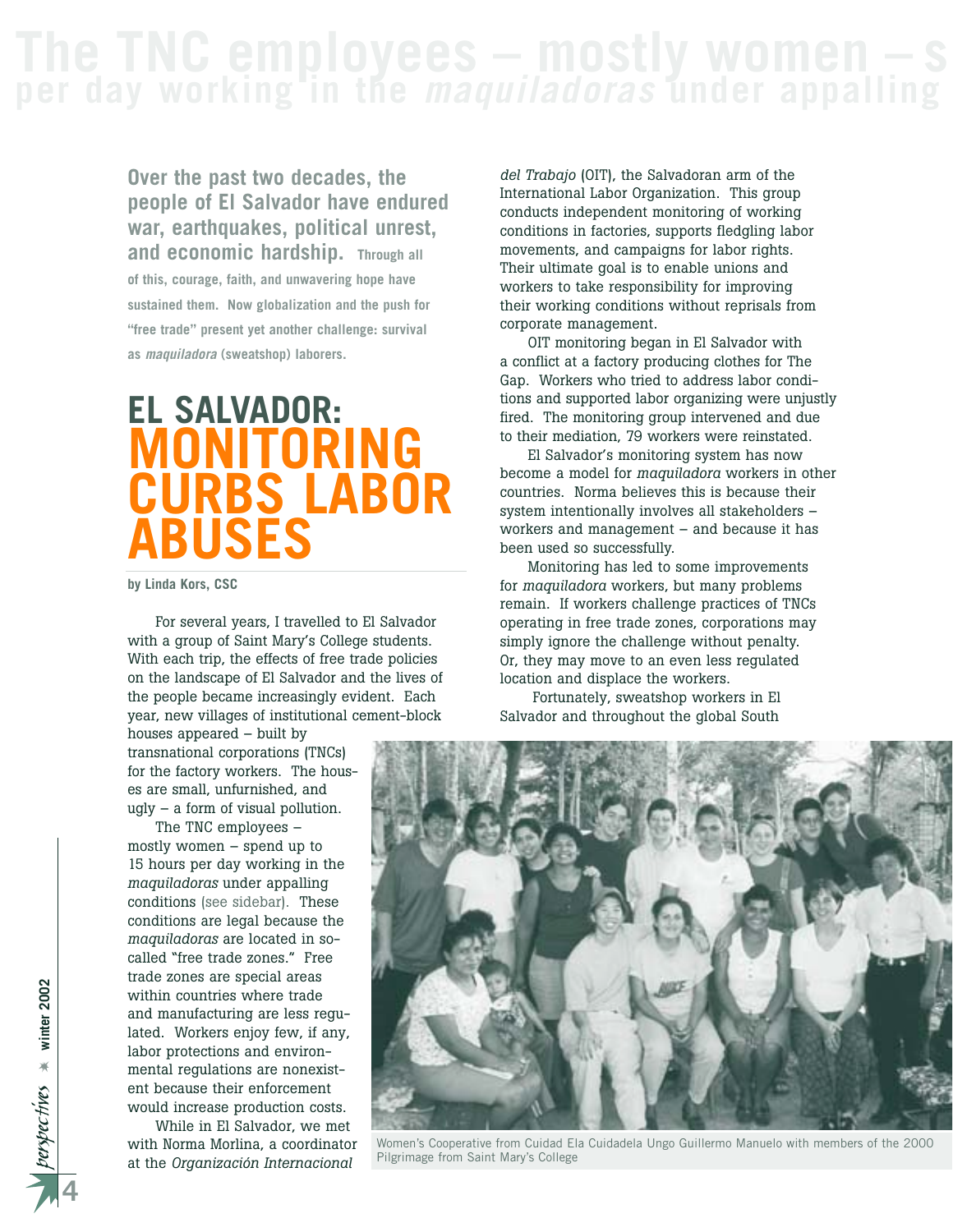# **pend up to 15 hours conditions.**



have found new allies in their search for economic justice: responsible investors and northern consumers. Many religious investors regularly file shareholder resolutions with TNCs that operate sweatshops, demanding just salaries and better working conditions. Northern consumers too are now asking questions about how and where their clothing is produced; many refuse to purchase clothing produced under unjust conditions. In some cases, corporations are reacting to this assault on their "bottom line" by submitting to monitoring.

Producing goods for export is important for El Salvador's economy and the well-being of its people. However, Salvadorans can only realize progress economically if they can produce and export goods through *fair trade* practices: living-wage salaries for workers, adequate labor and environmental protections, and working conditions that are both safe and healthy.  $\blacksquare$ 

**Linda Kors** (above left), a Sister of the Holy Cross, is director of Volunteer Service and a member of the Campus Ministry Team at Saint Mary's College, Notre Dame, Ind. As part of her ministry, Linda organizes national and international fall and spring break experiential learning opportunities for students.

### **SWEATSHOP CONDITIONS IN EL SALVADOR**

**At Doall Factory #2 on the outskirts of San Salvador, 800 workers sew clothing for Liz Claiborne, Perry Ellis and Leslie Fay clothing lines.** 

**The factory is in the San Marcos Free Trade Zone, which is surrounded by a high chain link fence with rolls of razor wire. The metal gates are kept locked and patrolled by heavily armed security guards.**

**At Doall, the workers – over 80 percent women – are**

- **physically searched when entering the factory**
- **limited to one timed bathroom break per shift**
- **subjected to mandatory pregnancy tests for which they must pay; if found pregnant, they are fired**
- **required to meet excessive production goals (60 to 80 pieces per hour)**
- **paid below-subsistence wages (\$0.60 U.S. per hour)**
- **required to work up to 15 hours, seven days per week during peak seasons;**
- **subjected to mandatory overtime. If workers refuse to work overtime once, they lose 11**/**<sup>2</sup> day's pay; if they refuse a second time, they are fired**
- **denied health care and sick leave**

**National Labor Committee report,** *Fired for Crying to the Gringos, 1999*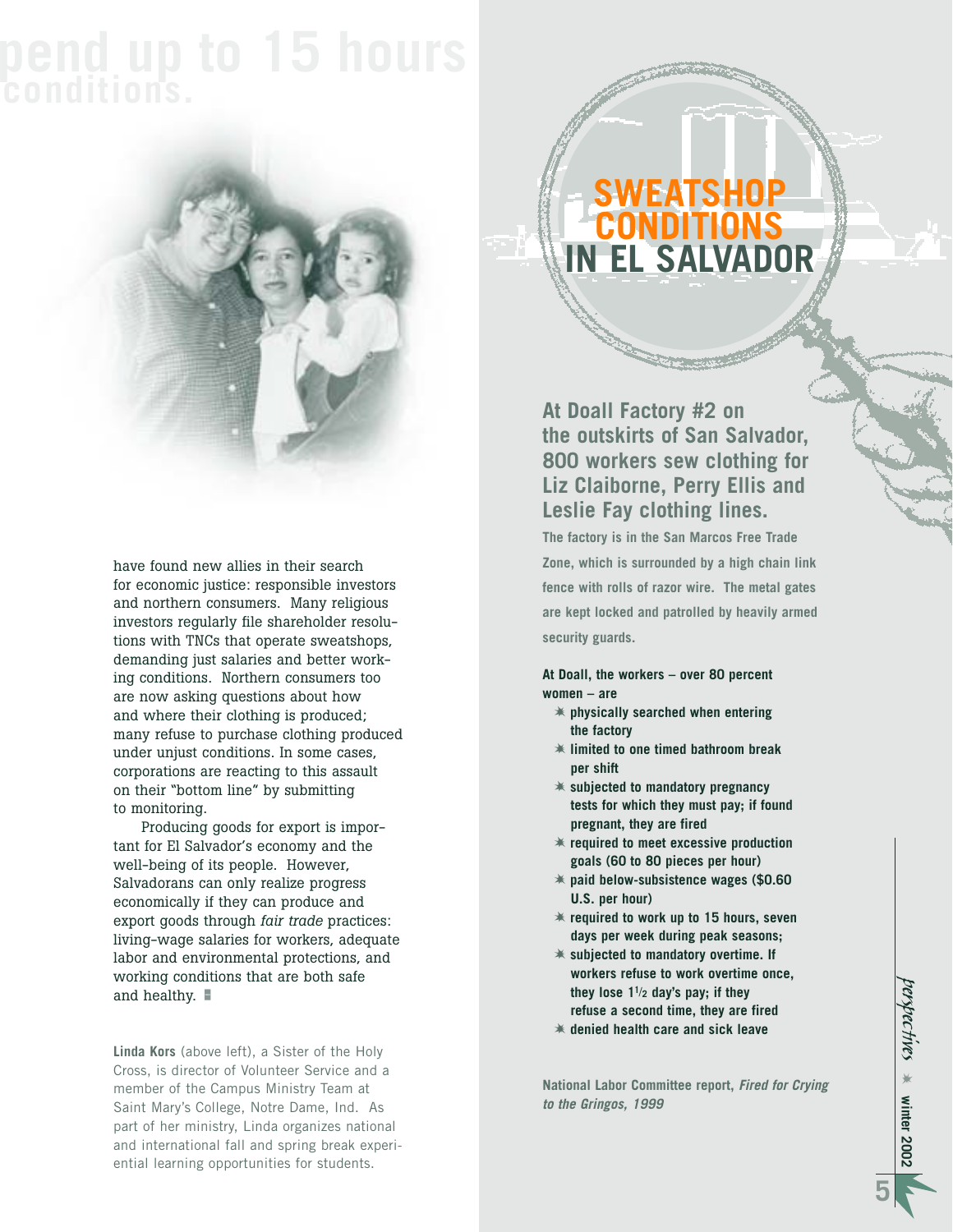**"Open your markets and reap a rich harvest!" say Indian champions of free trade. And indeed, when India's trade agreements were first signed and markets opened, there** *was* **a surge in farmers' profits. Small-, medium- and large-scale farmers alike were all buoyed by the sudden spurt in prices for their products.**

**These early experiences prompted many farmers to borrow, even at high interest rates, to expand their farming activities. Small-scale farmers in particular, enthusiastic about their initial success, borrowed heavily to enlarge their farms, build new houses and educate their children – confident they could repay the loans with their burgeoning incomes.** 

#### fertilizers, electricity for farming, and price supports for some products.

What a tragedy! The cost of production is now rising steeply year after year, but prices of farm products keep falling with no sign of reversal. This leaves farmers caught in a "debt trap." Many have had to sell all they own to survive; others have been forced to default on their loans and had their farms confiscated. Some have even ended their own lives rather than face the heavy burden of debt.

In India, farmers have been among the first to bear the brunt of open markets. Although I was originally very suspicious of critics' condemnations of free trade, I have now come to agree because I have experienced first-hand the ill effects of the free market economy on our country.

**Joseph Gaspar**, a Holy Cross priest in Trichy, South India, works in the Women's Empowerment Movement helping poor women organize around critical issues and obtain government benefits. Previously, he served as formator at the Juniorate level in Bangalore.

# **FREE MAR CASUALTIES**

**by Joseph Gaspar, CSC**

However, once import restrictions were lifted as stipulated by WTO agreements, the market was flooded with farm products imported from developed countries and Southeast Asian countries. The prices of all farm products plummeted, leaving farmers with heavy losses in spite of good harvests. The chart to the right indicates how prices have fallen over the past several years.

Adding insult to injury, because of trade rules like the WTO's Agreement on Agriculture and pressure from international financial institutions like the World Bank, IMF, and the Asian Development Bank, the government has even withdrawn subsidies they previously gave to provide

**6**

# **INDIAN FARMERS –**

| <b>PRICES OF FARM PRODUCTS - INDIA</b> |                              |                    |
|----------------------------------------|------------------------------|--------------------|
| <b>Crops</b>                           | Price in 1997<br>(in Rupees) | Price in 2001      |
| Cotton                                 | <b>Rs. 25/kg</b>             | <b>Rs. 14/kg</b>   |
| Coffee                                 | <b>Rs. 110/kg</b>            | Rs. 38/kg          |
| <b>Coconut</b>                         | Rs. 4/piece                  | Rs. 2/piece        |
| <b>Dry Rubber Sheet</b>                | <b>Rs. 60/kg</b>             | <b>Rs. 25/kg</b>   |
| <b>Dry Chili</b>                       | <b>Rs. 70/kg</b>             | <b>Rs. 20/kg</b>   |
| Paddy                                  | <b>Rs. 600/bag</b>           | <b>Rs. 350/bag</b> |
|                                        |                              |                    |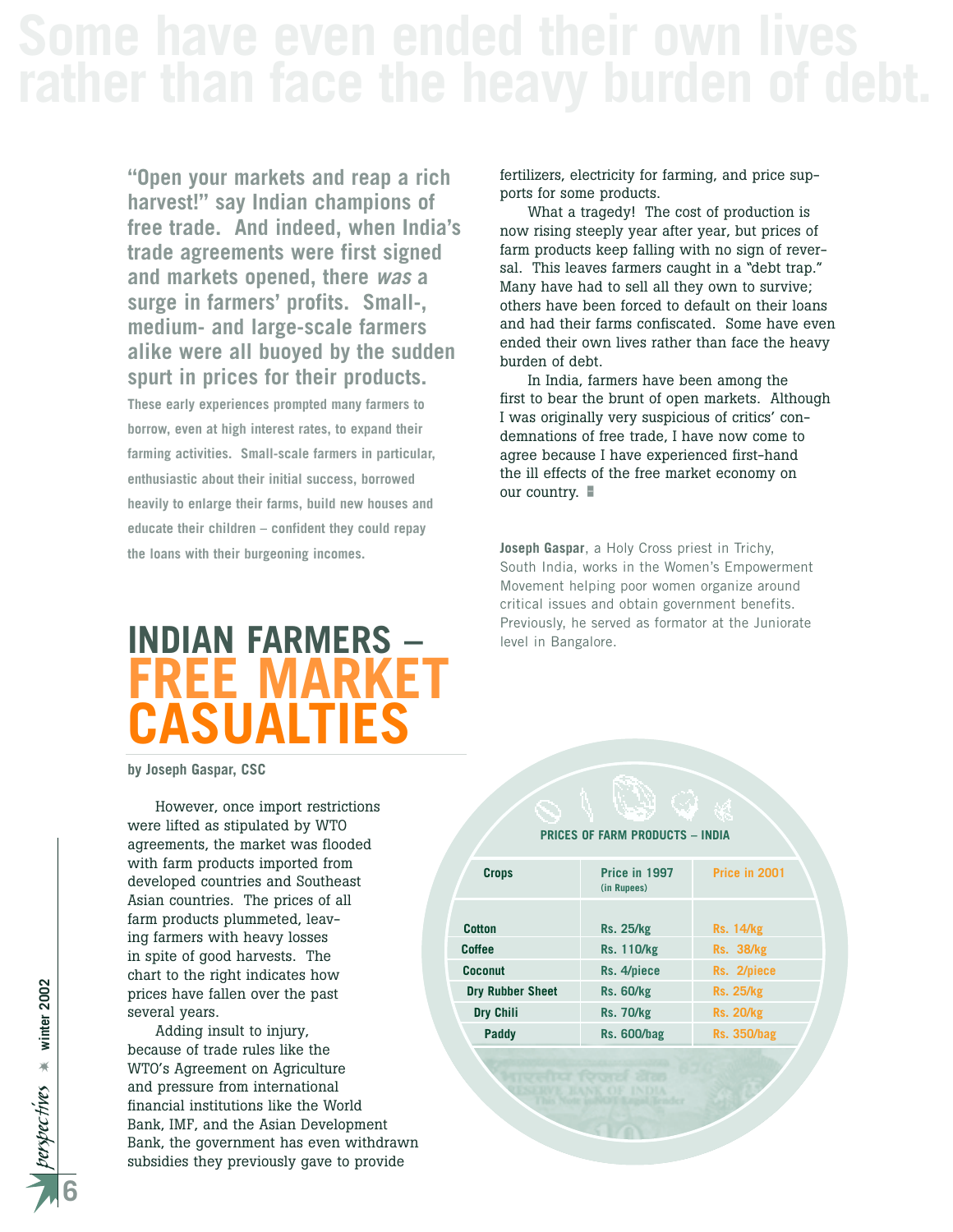#### **We will die but not fear; we will never sacrifice our native land.**

**People of Kashipur** 

# **KASHIPUR TRIBALS RESIST DISPLACEMENT**

**Adapted from an article by John Desrochers, CSC et al.** 

The Kashipur area is one of the most underdeveloped tribal-dominated blocks in Southern Orissa, India. The tribal peoples are deeply attached to the land and depend on it for their livelihood. However, the region is also rich in bauxite deposits and thus highly attractive to transnational corporations (TNCs). Ten years ago, three TNCs, including Canada's ALCAN, formed the *Utkal Alumina International Limited (UAIL)* and invaded Kashipur. At the time, representatives told the people they were setting up a medical unit for the eradication of malaria and would need to build roads and ponds. In fact, they began digging ash ponds. When the people questioned them, they discovered the government had handed their land over to the TNCs. A new township was to be developed; the people were to be displaced.

The vast majority of the people did not want to be resettled and began to actively resist. Since 1992, they have organized road blockades, rallies and demonstrations and formed several organizations to fight displacement. Mining advocates have initiated at least 80 bogus court cases to harass and imprison the protesters and steal their lands, but the people have vowed continued resistance.

This story is not at all unique. In the last 50 years, more than 30 million Indian people have been displaced by maldevelopment and only 25 percent minimally resettled. The *Utkal* project will require over 4,375 acres of land for mining operations, plant and town sites, dumping and transport. Three villages will be completely destroyed and over 100 irreparably damaged. Two of the country's most primitive tribes will completely lose their livelihoods.

The environmental impact of the project will also be severe. Hills will be razed, heavy rains

will sweep silt into the local water reservoir, and millions of tons of solid effluents will be stored in tailing ponds. The mine will be "open cast" which provides a quick return on investment, but leaves a gaping pit.

The UAIL project is objectionable on several grounds.

- Communities will be displaced from land, forest, and water, violating their right to a secure livelihood.
- The TNC land acquisitions violate Indian law.
- Tribals have consistently been denied legitimate information and the right to participate in decision-making that affects them.
- Police and mining advocates have threatened and tried to intimidate the tribal communities.
- Tribal rights to common resources and a clean environment have been ignored.
- $*$  Rights to social, religious, and cultural practices have been disregarded.

The fundamental issue here is the very concept of development: Should it mean profits for corporations or progress for people in accord with their rights?

The Kashipur people request your support. Please contact the following, expressing your solidarity:

- **Governor of Orissa:** E-mail: govsec@ori.nic.in Fax: 0674-404695 – country code 91
- **Chief Minister of Orissa** E-mail: cmorissa@ori.nic.in Fax: 0674-400100
- **ALCAN, Inc.**  E-mail: Media.Relations@alcan.com Fax: 514–848-8115
- **Canadian Minister of Foreign Affairs**  Fax: 01-613-996-3443

-

**John Desrochers**, a Canadian Holy Cross priest, has worked in India since 1963. He is the founder-director of the Centre for Social Action, Bangalore, and author of several books on social issues. He also conducts a variety of seminars and training sessions. The centre publishes a quarterly journal *Integral Liberation* from which this article was excerpted.

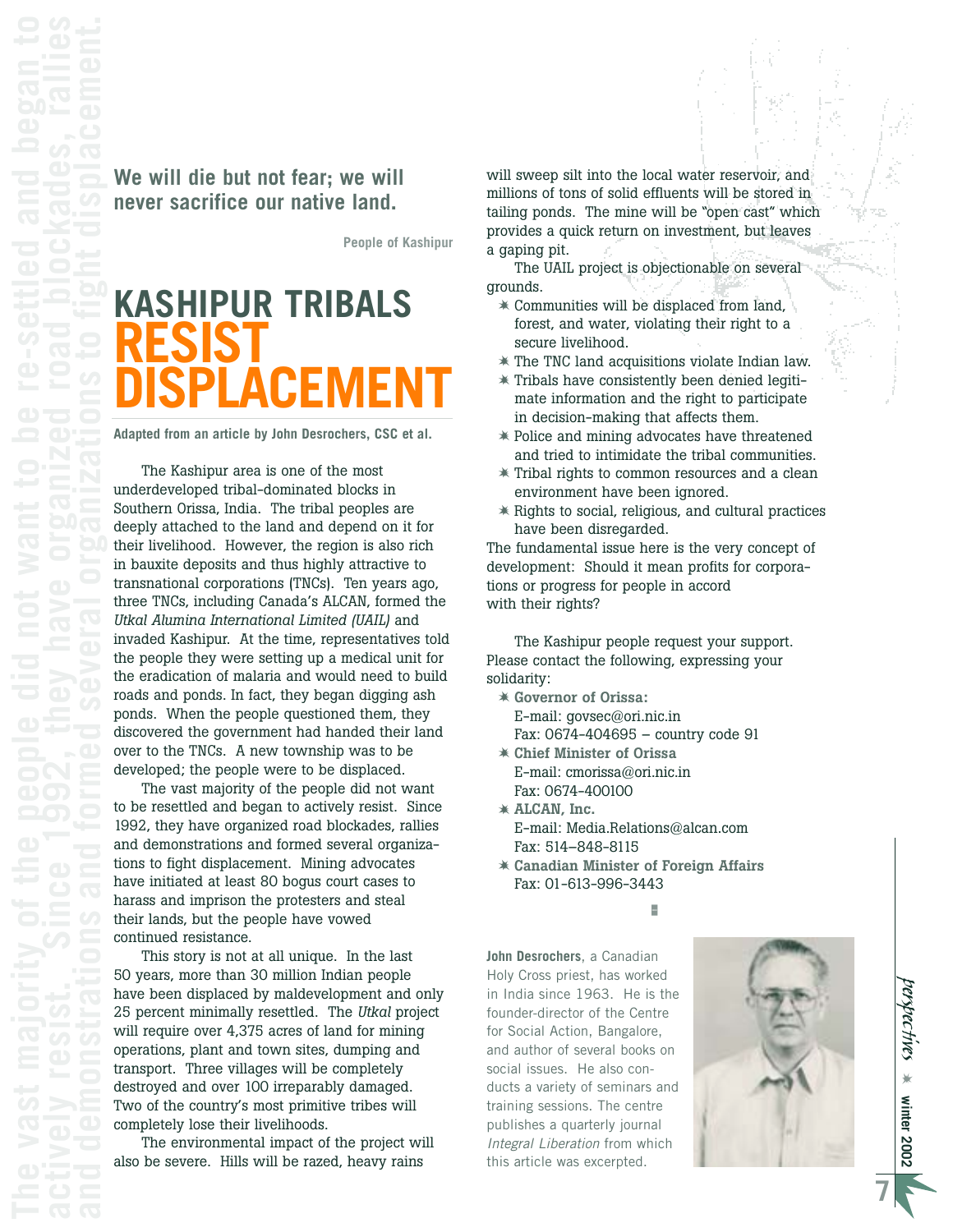**Who are we? We are the seedkeepers of democracy. We are educators and front-line health workers. We are First Nations people. We are anti-poverty and social justice activists. We are committed environmentalists. We are working people from every corner of the earth. We are old and young and everything in between. We represent the majority of the earth's peoples and we demand to be heard in the corridors of power.**

**Maude Barlow, Council of Canadians**

# **THE GLOBALIZATION OF RESISTANCE**

**by Richard Renshaw, CSC**

Many of us know tales of "company towns" and "Banana Republics" – cities and countries whose economic and political systems were completely dominated by a single business. This was localized "corporate rule." But these days, corporate power is global. Huge transnational corporations (TNCs) control so many economic resources they transcend the power of nation-states. Many contend that corporations now rule not only towns and countries, but the entire world.

In recent years, however, *resistance* to corporate rule has globalized as well. Nongovernmental organizations (NGOs) have spearheaded a popular struggle to limit corporate power and hold democratically elected governments accountable. Precisely because such organizations are not part of political structures corporations have learned to manipulate, they constitute a "free zone" where opposition forces can still be mobilized.

The number of such "civil society groups" has

mushroomed everywhere in the past few decades. Moreover, the Internet has enabled citizen groups around the world to link arms – to develop common social analyses, share strategies and coordinate actions. It was just such collaboration and coordination which defeated the MAI (Multilateral Agreement on Investment) in 1998 and has

plagued every government or corporate "Summit" in the past several years – whether Seattle, Washington, D.C., Quebec, or Genoa. Young people, in particular, have taken up the banner against corporate rule and free market economics with astounding creativity, energy, and commitment. They embody a new consciousness of democratic ideals and a vocal rejection of the dynamics of corporate dominance.

#### **Strategies of Resistance Culture jamming**

The anti-corporate movement has found innumerable ways to get their message across to the global public. One of the most creative is "culture" jamming." Culture jamming campaigns go directly to the consumer, exposing corporations where they are most vulnerable: their treatment of workers, their production and marketing practices, and their manipulation of information. Activities range from creative pranks and subversive performance art to outright property damage.

 Culture jammers have exposed sport utility vehicles (SUVs) as "gas-guzzling planetheaters" with bumper stickers that proclaim: "I'm changing the climate! Ask me how!" The stickers direct readers to a web site with information about global warming, overuse of fossil fuels, and the negative impacts of SUVs.

> To warn consumers about potential health and environmental risks of genetically engineered (GE) foods, culture jammers have pasted warning labels on supermarket foods that contain such materials. The labels direct readers to web sites exposing corporations like Monsanto and Dow that are heavily invested in

GE seed/food production.

 Jammer Jonah Peretti embarrassed Nike globally by making public the e-mail correspondence in which the company tried to explain why they were unable to grant Peretti's request for personalized *Nike iD* shoes emblazoned with the word *Sweatshop* next to their trademark Swoosh.

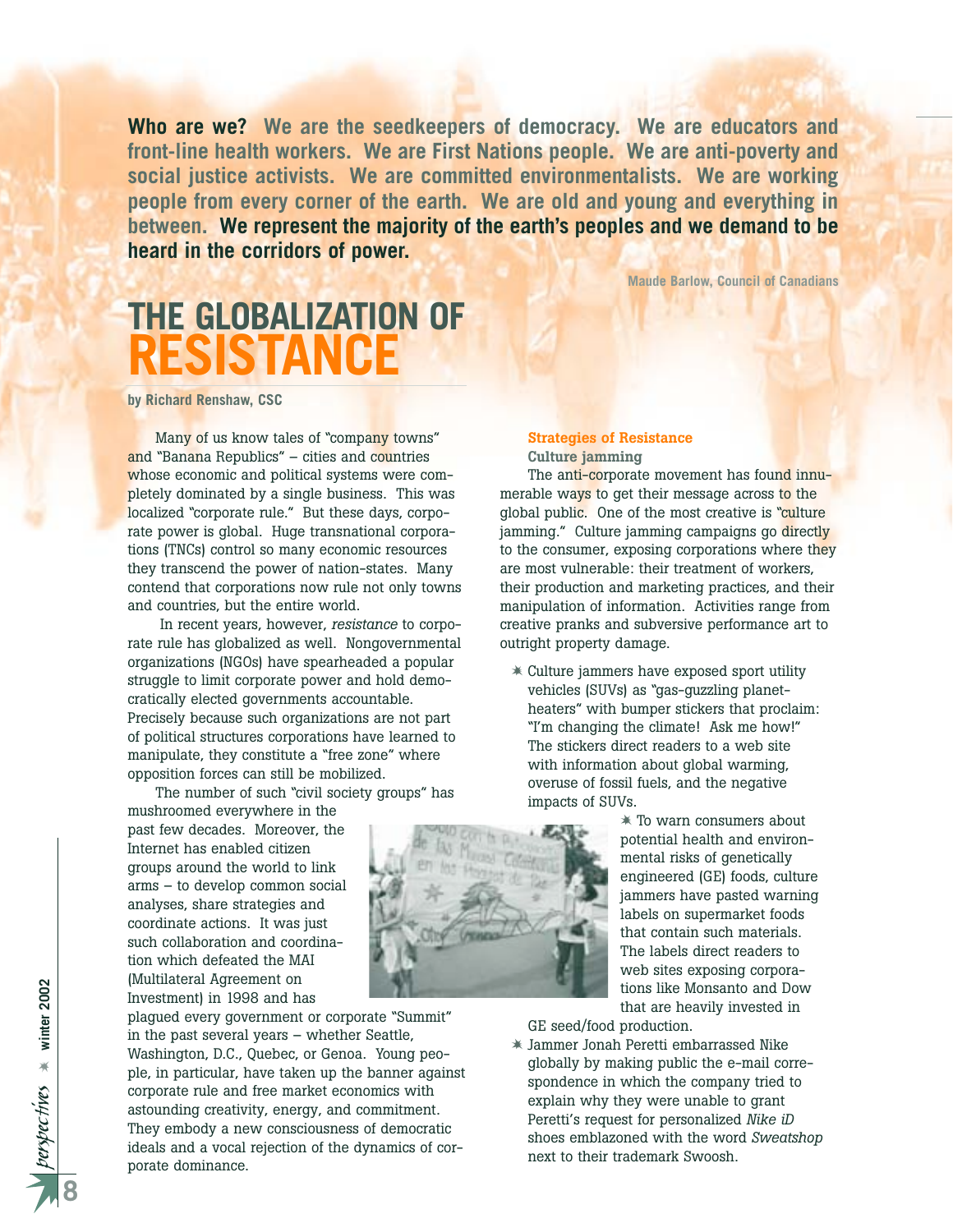The photos featured in this article were taken at the recent World Social Forum. More photos are available on the web at: www.attac.org.

> Culture jamming exposes myths of corporate advertising, disrupts consumer complacence, and sends counter messages about corporate products. In many cases, its activities have taken a heavy toll both on the corporate image and the allimportant "bottom line."

#### **Socially responsible investing**

Another movement that holds corporations accountable is "socially responsible investing" (SRI). One of the most effective strategies of the SRI movement is shareholder advocacy. SRI practitioners file shareholder resolutions to alert other investors to unjust corporate policies and practices. Quite often, just the threat of exposure that a shareholder resolution brings is enough to convince corporate executives to dialogue. Discussions with shareholder advocates frequently result in more responsible corporate behavior.

The SRI movement can point to a number of significant successes. For example, in response to pressures from investors:

- Wendy's International agreed to make its restaurants smoke-free, improving health prospects for both customers and employees.
- Numerous companies withdrew from Myanmar (Burma) because of its repressive policies and human rights violations.
- Several corporations, including Goodyear, Procter & Gamble and Pepsico, stopped using racially offensive advertising; Home Depot prohibited discrimination based on sexual orientation.
- New York power companies cancelled contracts with Hydro-Quebec, which then abandoned an environmentally destructive dam project.

#### **International regulation**

There are growing global efforts, largely through the United Nations, to establish international laws controlling financial transactions, to create enforceable environmental regulations, and to make corporations more accountable to both local and national communities. Here again, NGOs, religious organizations and workers' unions are envisioning creative alternatives and mobilizing support around the world.

#### **Fair trade partnerships**

Grassroots citizens' groups are also working to replace free trade with trade that is *fair* – trade





fair trade is creating partnerships between workers and consumers. For example, consumers choose to buy goods through Alternative Trading Organizations to ensure that the clothes they wear and the carpets they walk on were produced under proper conditions. Or they agree to pay more for their morning coffee to help Central American coffee workers feed their families.

The strategies for change are as many and varied as the commitment and creativity of individuals and groups involved. They necessarily include both long-term, visionary efforts to build a sustainable global future and immediate actions addressing the smallest details in local situations. The "globalization from below" is decentralized and diverse, but one thing is clear: corporations and their cronies have been put on notice. The citizens' coalitions opposing free trade's form of globalization do not intend to be foiled. As *Public Citizen's* Lori Wallach put it after the WTO meeting in Seattle, "The allegedly unstoppable force of globalization has just hit the immovable object called grassroots democracy. The world will never be the same!" -

**Richard Renshaw**, a Holy Cross priest of the English Canadian Province, is the assistant secretary general of the Canadian Religious Conference. In conjunction with this position, he is a member of the Board of *Kairos: Canadian Ecumenical Justice Initiative* and has served as national co-chair of the *Aboriginal*

*Rights Coalition*. Richard also worked in Peru from 1980 to 1991 in various ministries, including pastor, prison chaplain, staff at CEAPAZ *(Centro de Estudios y Acción para la Paz)* and editor of LADOC *(Latin American Documentation)*.





*perspec tives*  $*$  Minter 2002 **winter 2002**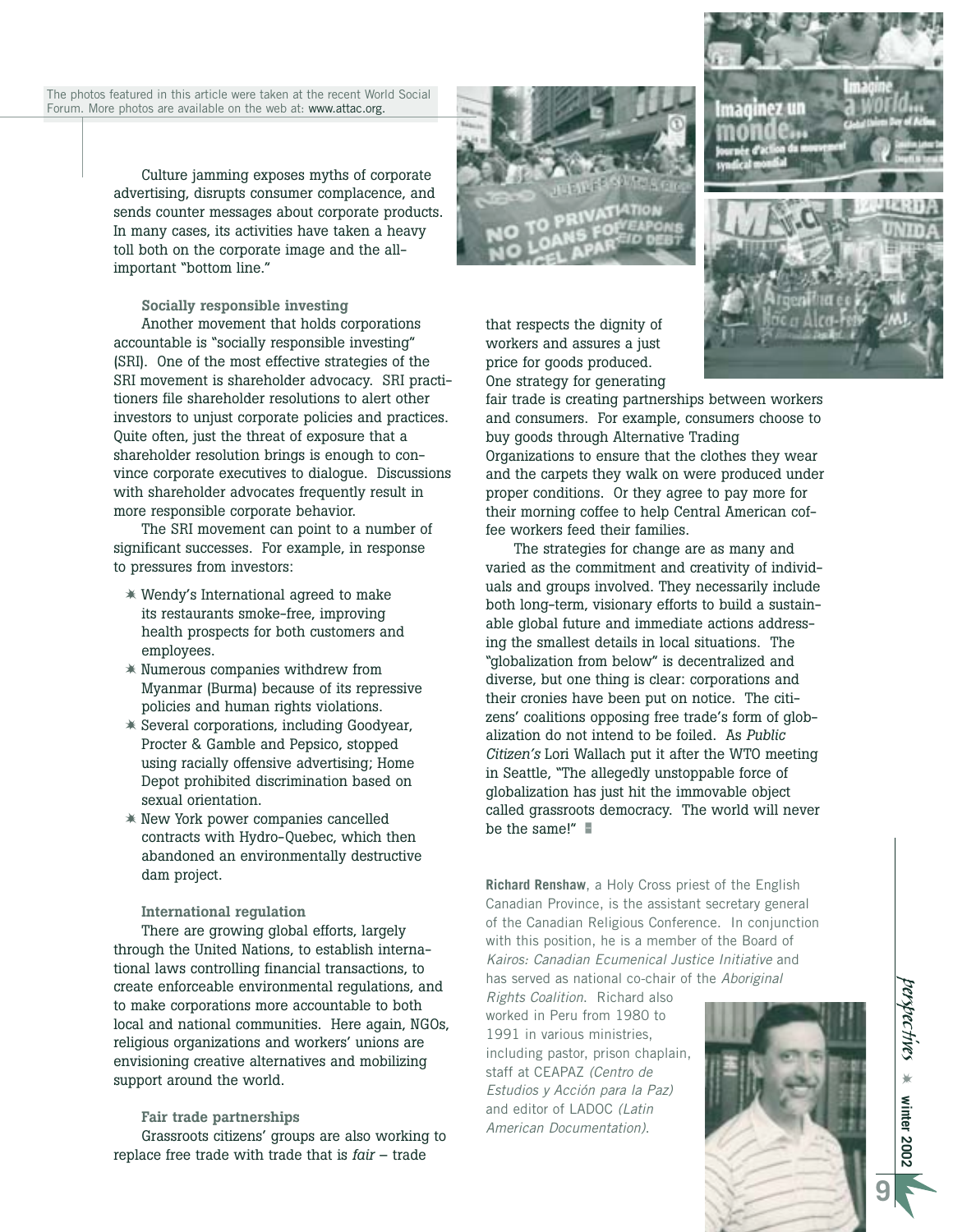*Financial Times* **called it "almost meaningless." But officials** 

#### **The WTO member governments have again failed to address the deep concerns about the impact of trade rules on the poorest people and the envi-**

**ronment. In Doha, trade continued to be negotiated on the basis of commercially oriented deal making and an ideological commitment to trade liberalization. . . .**

> **Report from the Coalition of Civil Society Groups in Doha**

# **THE WTO IN DOHA: EVELOPME OR DISASTER?**

**by Ellen Dolores Lynch, CSC**

The Fourth Ministerial Meeting of the World Trade Organization (WTO) – the first since the contentious 1999 WTO meeting in Seattle – was held in Doha, Qatar, November 9–14. The remote Persian Gulf country was selected as host to minimize the possibility of protests. The government granted relatively few visas for meeting observers; security was tight, accommodations limited, and protests muted by the September 11 terrorist attacks in the United States.

When officials wrapped up the talks, the meeting's final declaration was dubbed obtuse and rhetorical by some; even the London *Financial Times* called it "almost meaningless." But officials heralded the beginning of a new round of negotiations to expand free trade and WTO Director Michael Moore thanked delegates for "saving the WTO" while proclaiming the meeting a success.

Civil society groups in Doha did not agree. Their concluding report called Doha a "tragedy," – a "development round empty of development." They criticized the meeting's inequities and lack of transparency and exposed rich countries' unethical negotiating practices; e.g., linking developing countries' aid budgets to positions taken on liberalizing trade.

What *was* the upshot of the Doha meeting? In fact, no one got everything they wanted. The most powerful trading nations wanted negotiations launched immediately to create new agreements

on investment, government procurement policies, and competition. This objective went unmet; such negotiations *may* be held after the next ministerial meeting in 2003, but only with a "written consensus" from member countries.

Predictably, developing nations fared much worse with their agenda.

- Though WTO members agreed that generic drugs could be produced (in country) to fight public health crises like HIV/AIDS, there was no change in the formal wording of the TRIPs (Trade Related Intellectual Property Rights) agreement to allow developing countries to override patents for the sake of public health. Nor was TRIPs modified to protect developing countries' rights to natural resources and traditional knowledge related to seeds and medicinal plants.
- Developing nations sought an "Implementation Decision" at Doha that would have immediately changed a number of existing WTO rules and agreements – allowing poor countries more benefits from

# **FREE TRADE'S "ALPHABET SOUP"**

**Talk about trade is riddled with acronyms: GATS, TRIMs, TRIPs, SPS, AoA, . . . Who knows what any of this means? It's tempting to shrug and say, "Who cares?" But it is crucial to care, because the agreements described by these acronyms threaten the security of people and the planet and undermine democracy. Here is a brief guide to the WTO's "alphabet soup":**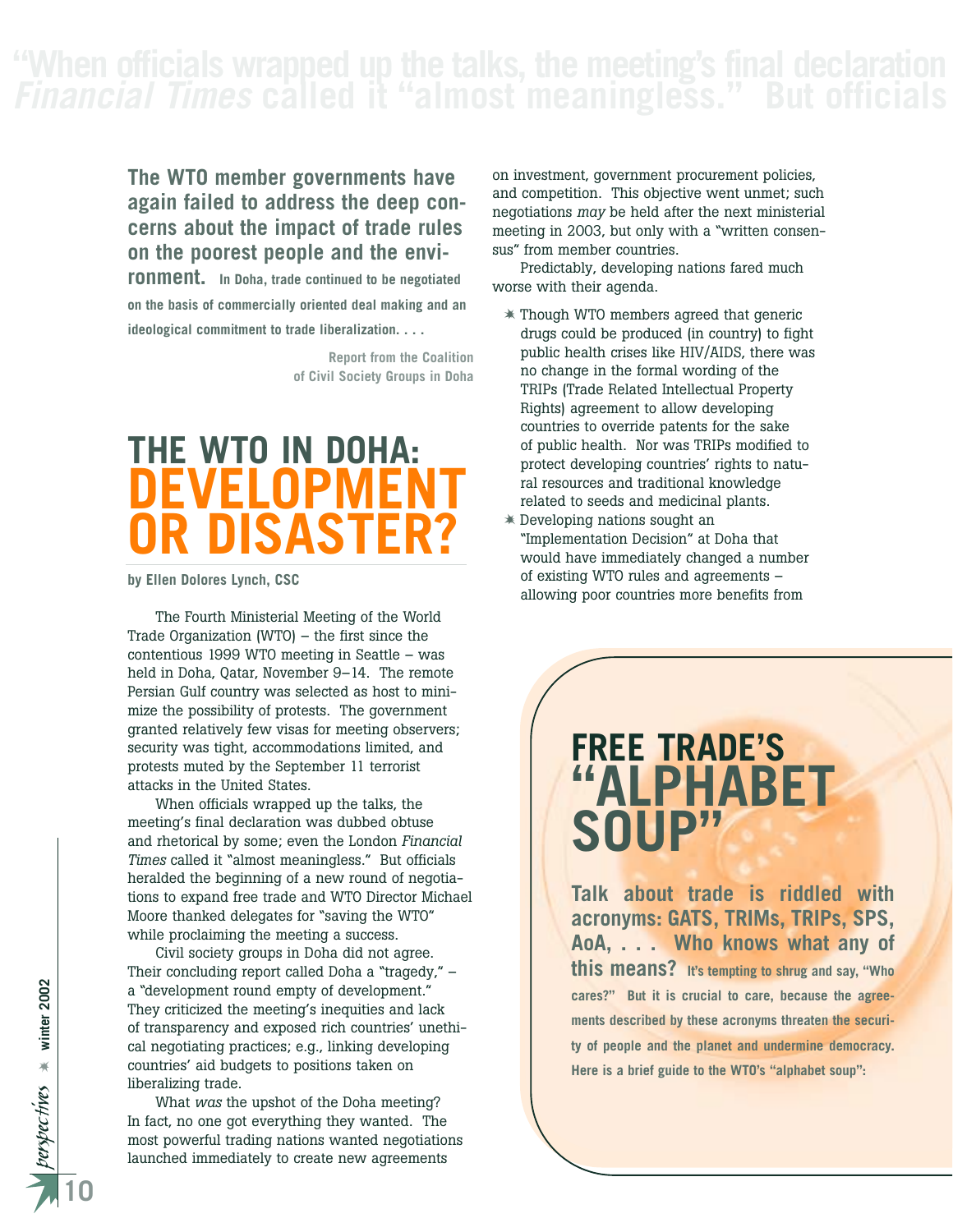# **heralded the beginning of a new round of negotiations..."**

trade. The final document acknowledged the need to review implementation issues, but no substantial changes were made.

- The language on phasing out agricultural subsidies was watered down due to objections by the European Union. No commitment was made to phase out textile and garment quotas because of strong resistance from the United States. Proposals to promote food security were completely ignored.
- The reference in the draft declaration identifying the International Labor Organization (ILO) as the appropriate forum for labor and trade issues was cut from the final document, leaving the WTO free to involve itself where it has neither authority nor expertise.

The Doha ministerial meeting was a victory for the powerful nations, but it may well have been pyrrhic as Walden Bello and Anuradha Mittal note in *The Meaning of Doha:* "The combination of developing country resentments inflamed by the Doha process, a deep global recession brought about by the indiscriminate locking together of

economies by accelerated trade and financial liberalization, and reinvigorated civil society resistance to corporate globalization, cannot but erode the credibility and legitimacy of the institutional pillars of free trade like the WTO."  $\blacksquare$ 

**Ellen Dolores Lynch** (below right), a Sister of the Holy Cross, is a revered member of the Congregation Justice

Committee, a volunteer staff person for the Holy Cross International Justice Office, and an active participant in several Washington, D.C., justice organizations. Before her "retirement," Ellen worked in social justice ministry at the Coalition for New Foreign Policy and the Quixote Center for a total of 19 years.

**©**



**GATS (General Agreement on Trade in Services):** restricts government actions related to services, through legally binding constraints backed by WTO trade sanctions. GATS negotiations are designed to expand takeover of service delivery by transnational corporations (TNCs) in areas such as health care, education, water and energy services, and environmental protection services. GATS undermines governments' abilities to deliver and regulate critical services.

**TRIMs (Agreement on Trade-Related Investment Measures):** dictates what governments can and cannot do to regulate foreign investment. Many TNCs want to use TRIMs to create "investorstate" rules in the WTO so corporations can sue foreign governments for any regulatory legislation that causes them to lose profits. Investor-state rules are already a feature of some regional trade agreements like NAFTA.

**TRIPs (Agreement on Trade-Related Aspects of Intellectual Property):**  sets enforceable global rules on

patents, copyrights, and trademarks, and permits patenting of many seeds, plants, and animal forms pirated from developing countries. Recently, TNCs also invoked TRIPs when trying to prevent developing

countries from producing cheaper, generic drugs for HIV/AIDS patients.

**SPS (Agreement on the Application of Sanitary and Phytosanitary Standards):** sets constraints on government policies related to food safety and animal/plant health. SPS covers a broad spectrum of topics; e.g., pesticides and biological contaminants, food inspection, product labeling, and genetically modified foods. It has been invoked to defeat use of the "precautionary principle" which allows regulatory action when there is risk of harm, even though the extent and nature of the impact is scientif-

ically uncertain.

**AoA (Agreement on Agriculture):** regulates international food trade and restricts domestic agriculture policies, including levels of

government support for farmers and the ability to maintain emergency food stock, set food safety rules, and ensure food supply. The AoA has been severely criticized for intensifying resource exploitation, expanding corporate farming, and undermining environmental protections.

From *The Fourth Ministerial Meeting of the World Trade Organization: An Analysis* by Maude Barlow, Council of Canadians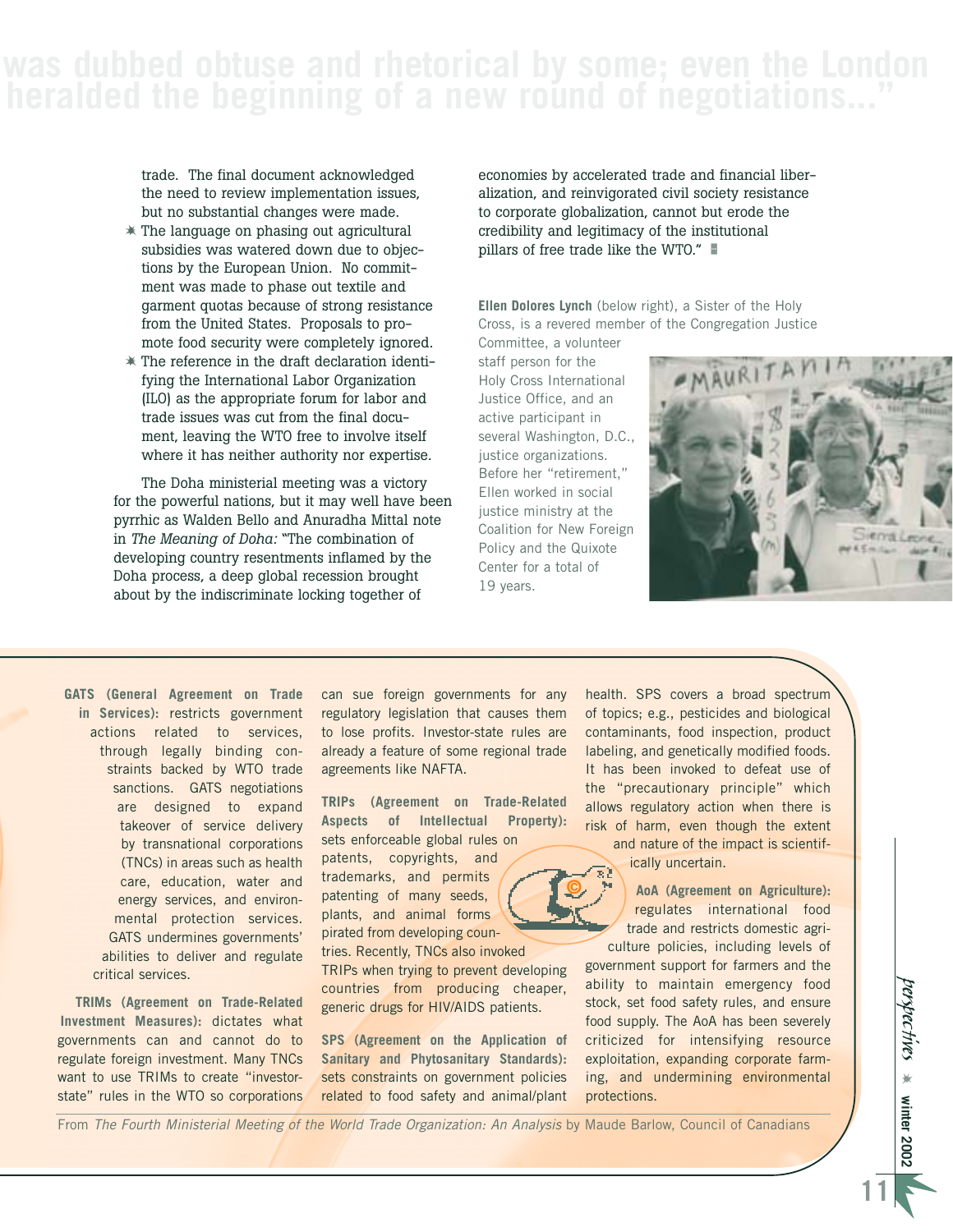#### WWW **Free Trade: A Costly Illusion, continued from cover**

have functioned as economic dogma since the Reagan-Thatcher era and are often taken for granted:

- Sustained economic growth is essential to human progress.
- **\*** "Free markets" markets operating without restraint – are most efficient and lead to optimal allocation of resources.
- The primary function of governments is to advance commerce and ensure respect for property rights and contracts.
- $*$  Privatization moving functions and assets from governments to the private sector – improves efficiency.
- Economic globalization benefits everyone.

From these principles flow economic practices now familiar around the world:

- *Give the market free rein:* Eliminate all barriers to trade; allow unrestricted movement of capital, goods, and services. Liberate private enterprise from government controls and other "impediments" like unions and laws protecting public health and human rights.
- *Reduce public spending:* Restrict the role of government by cutting expenditures for services like health care and education and eliminating social "safety-nets."
- *Deregulate:* Eliminate all regulations that potentially diminish profits, including environmental protections and labor laws.
- *Privatize:* Sell public enterprises, goods, and services such as schools, hospitals, and utilities to private investors.
- *Individualize:* Minimize concepts like the "common good" and "social responsibility."

#### **The High Price of Free Trade**

Free trade is *not* free. Even proponents of trade liberalization admit that there are winners and losers and that the losers are frequently the poorest people and countries. A recent World Bank study, for example, conceded that trade liberalization negatively impacts the poorest 40 percent of the world's population, but positively affects higher income groups. The United Nations estimates that poor countries lose roughly \$1.9 billion (U.S.) a day because trade rules favor northern countries. And, since 1980, the world's 48 poorest countries have actually seen their share of global trade nearly halved

to a mere 0.4 percent.

But poor countries and people are not the only losers from trade liberalization. The cost of free trade and economic globalization is high and almost everyone pays.

*Expanding corporate power:* The U.N.'s 1999 *Human Development Report* notes that many global corporations are now wealthier than nation-states. Economically, Mitsubishi is bigger than South Africa, General Motors larger than Saudi Arabia. The combined annual revenue of the largest 200 corporations is greater than that of the 182 nations containing 80 percent of the world's population. Such wealth conveys enormous economic and political power. In fact, concentrating power is a primary objective of economic integration. As David Korten, former faculty member at Harvard University's Graduate School of Business, observes:

The modern corporation is specifically designed to concentrate economic power, and to protect the people who use that power from liability for the consequences of its uses. Free trade agreements . . . are not really trade agreements at all. They are economic integration agreements intended to guarantee the rights of global corporations to move both goods and investments wherever they wish – free from public interference and accountability. Corporate power really lies in this ability to manipulate communities and markets in their own interests.

Transnational corporations (TNCs) have increasing power to manipulate not only communities and markets, but nation-states and global institutions as well. Corporate interests have completely hijacked the World Trade Organization (WTO), the global organization of 144 countries charged with governing world trade. In the talks that established the TRIPs (Trade-Related Intellectual Property Rights) agreement, which expands corporate control of the "knowledge economy," 96 of the 111 members of the U.S. delegation were from the private sector. At the 2001 WTO Ministerial meeting in Qatar, 240 of the accredited "NGOs" were, in fact, representatives of major industries. Such extensive, often invisible, influence virtually guarantees that global trade rules are written to benefit TNCs and their allies and disadvantage everyone else.

*Deepening insecurity:* The 1999 *Human*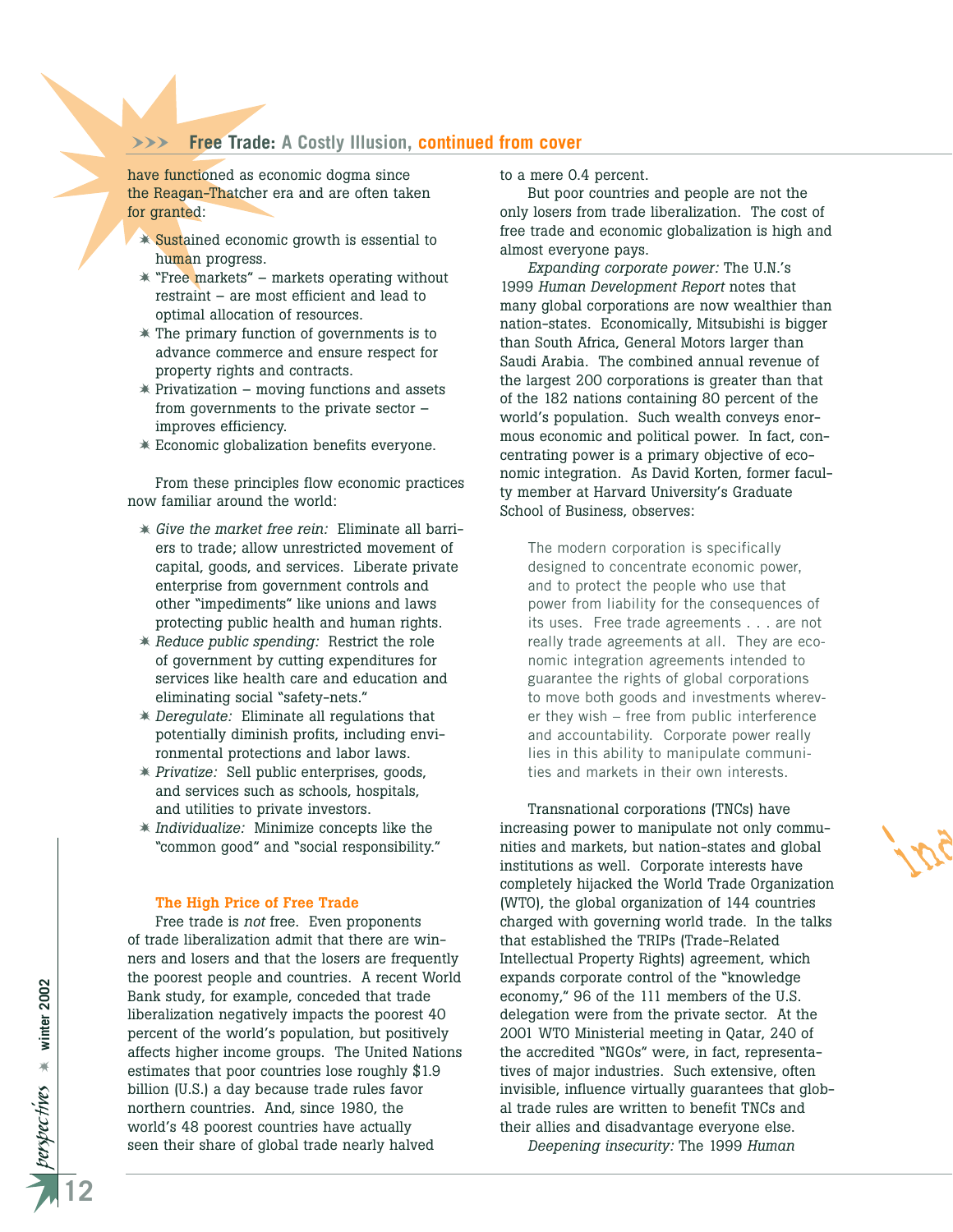*Development Report* also confirms that economic liberalization undermines human security – in rich countries and poor. Key areas affected are employment and income, food, and environmental security.

**Employment/income insecurity** Economic liberalization negatively affects workers in both developed and developing countries. Consider the effects of the North American Free Trade Agreement (NAFTA).



- In the United States, NAFTA eliminated 766,030 actual and potential jobs between 1994 and 2000. *NAFTA at Seven*, a report by the Economic Policy Institute, also documents that NAFTA contributed to rising income inequality, suppressed real wages, weakened collective bargaining powers and reduced fringe benefits in the United States.
- NAFTA and its predecessor, the Canada-U.S. Free Trade Agreement, also had an adverse

effect on workers in Canada. A little-known government study indicates that between 1989 and 1997, Canada's trade boom resulted in a net destruction of 276,000 jobs. NAFTA also depressed wages: by mid-1999, 52 percent of Canadians were paid less than \$15 an hour.

 NAFTA promised Mexico a higher living standard, but since its implementation, the number of Mexicans living in severe poverty has grown by 4 million. Incomes of salaried workers have fallen by 25 percent and those of the self-employed have dropped 40 percent.

#### **Food insecurity**

Food security is especially critical in developing countries where supplies are often tenuous. Recently, *Trade and Hunger*, a study by John Madeley, assessed the impact of trade liberalization on food security in 39 countries of Africa, Asia, Latin



America, and Eastern Europe. The evidence was remarkably consistent. Free trade benefits only the wealthy; most of the poor are made less food-secure.

Economic liberalization policies imposed by the World Bank and IMF and the WTO's Agreement on Agriculture (AoA) require developing countries to make crucial changes in their food and agriculture policies. Countries are forced to open their economies to cheap food imports, give more priority to export crops, and severely limit support for their own farmers. Most smallscale food-producing farmers cannot compete with cheap imports, often "dumped" by developing countries to eliminate their own surpluses. Local farmers have no choice but to leave their land or move into export production. In either case, food self-sufficiency is undermined. And consumers do not always benefit from cheap import-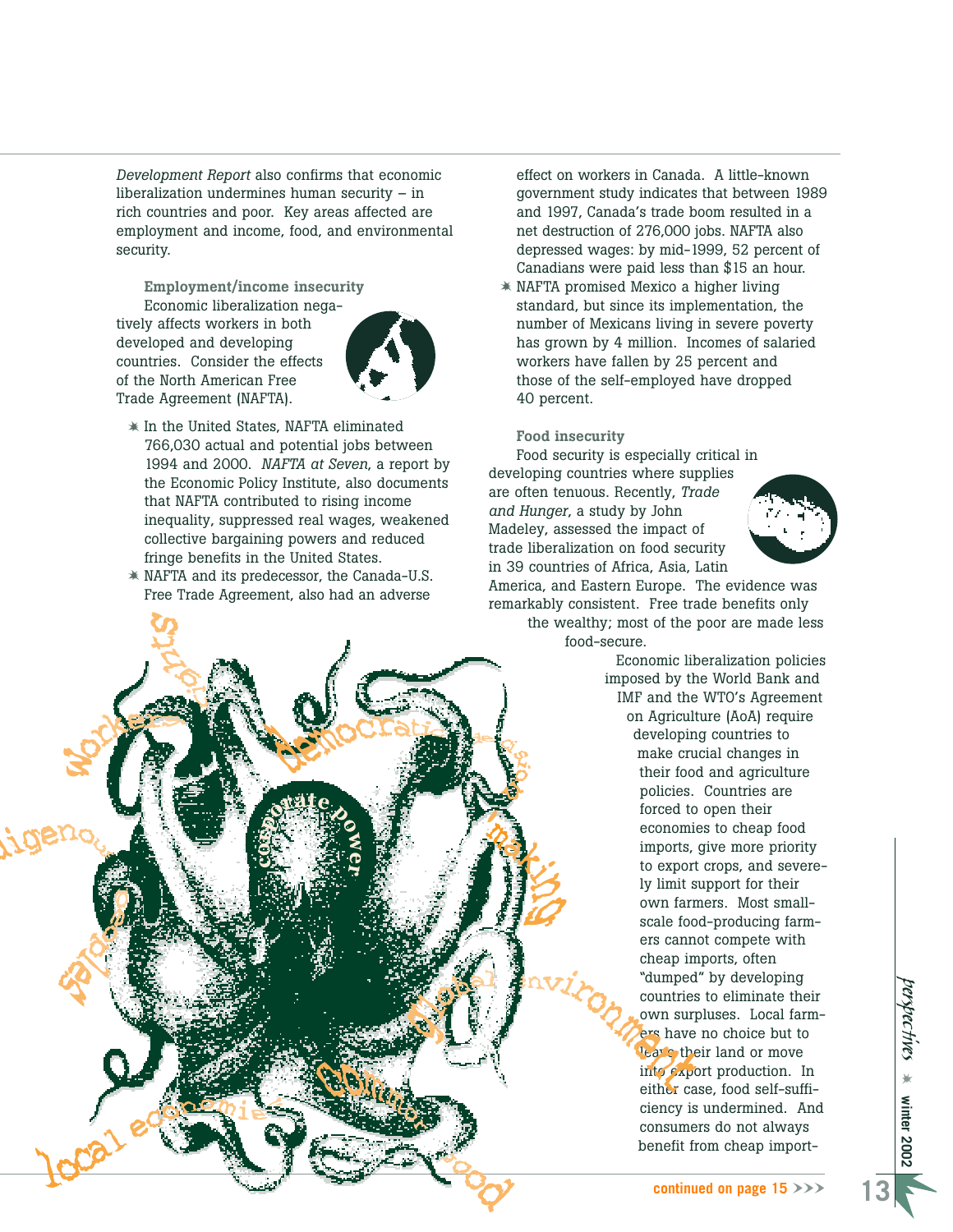# www.TradewaTch.org • www.holycrossjusTIce.org

# *perspec* http://www *tives* **WHAT CAN WE DO?**

- **Learn more about the WTO and effects of existing free trade agreements like NAFTA** using resources listed below.
- **Monitor your country's trade negotiations carefully.** Oppose those that strengthen corporate power, and undermine labor rights and environmental protections.
- **Support appropriate-scale, local businesses and farms** and help undercut transnational corporations' control of economies.
- **Buy "sweatshop-free" and fairly traded products.** The following web sites contain a wealth of information to help: *Co-op America* (United States)
	- <www.coopamerica.org>, <www.sweatshop.org>, and <www.responsibleshopper.org>; *Maquila Solidarity Network* (Canada) <www.maquilasolidarity.org>; and *Collectif de l'ethique sur l'etiquette* (France) <www.crc-conso.com/etic/>.

# **RESOURCES ON TRADE AND GLOBALIZATION**

#### **WEB SITES**

- **The HCIJO site** <www.holycrossjustice.org> has numerous resources on trade and globalization as well as links to other trade-related sites.
- **The Council of Canadians** <www.canadians.org> has the latest news on NAFTA and the proposed Free Trade Agreement of the Americas (FTAA) from a Canadian perspective. Many of their articles are in both French and English.
- **ATTAC** <www.attac.org> is an international association originating in France. Its multilingual web site provides excellent analysis of trade/globalization issues from both First and Third World perspectives.
- Public Citizen's **Global Trade Watch** <www.citizen.org/trade/> monitors international trade agreements, especially NAFTA.
- **Third World Network** <www.twnside/org.sg/> presents a view on trade/globalization issues from the Global South.
- **Trade Observatory** <www.tradeobservatory.org> provides the latest news on the World Trade Organization, trade, and globalization.

#### **VIDEOS**

- *The New Global Economy: A View from the Bottom Up* – Produced by Resource Center of the Americas, this video critiques key components of the global economy (transnational corporations, free trade agreements, and structural adjustment programs) from the perspective of those at the bottom of the economic ladder (24 minutes).
- *Bill Moyers Reports: Trading Democracy* a TV documentary exposing NAFTA's controversial Chapter 11 which has been labeled an "end run around the (U.S.) Constitution." Moyers details how corporate investors are using this obscure NAFTA provision to challenge the powers of governments to protect their citizens, reverse environmental/health laws, and even override unfavorable jury verdicts. This video reveals the hidden repercussions of NAFTA - a treaty that was touted to promote democracy through free trade, but in fact has given corporations the ability to sue governments in secret tribunals, thus undermining democracy across international borders (58 minutes).
- *Something to Hide* In today's global economy, corporations hide their production facilities behind locked factory gates, armed guards, and 15-foot high fences topped with razor wire. What are they trying to hide? This video shows how consumers are confronting corporations' human rights violations around the world (25 minutes).

These videos (available in VHS and PAL) may be borrowed free of charge from the Sisters of the Holy Cross Justice Resource Library (e-mail: ksmedley@cscsisters.org; phone: 574-284-5303; fax: 574-284-5596).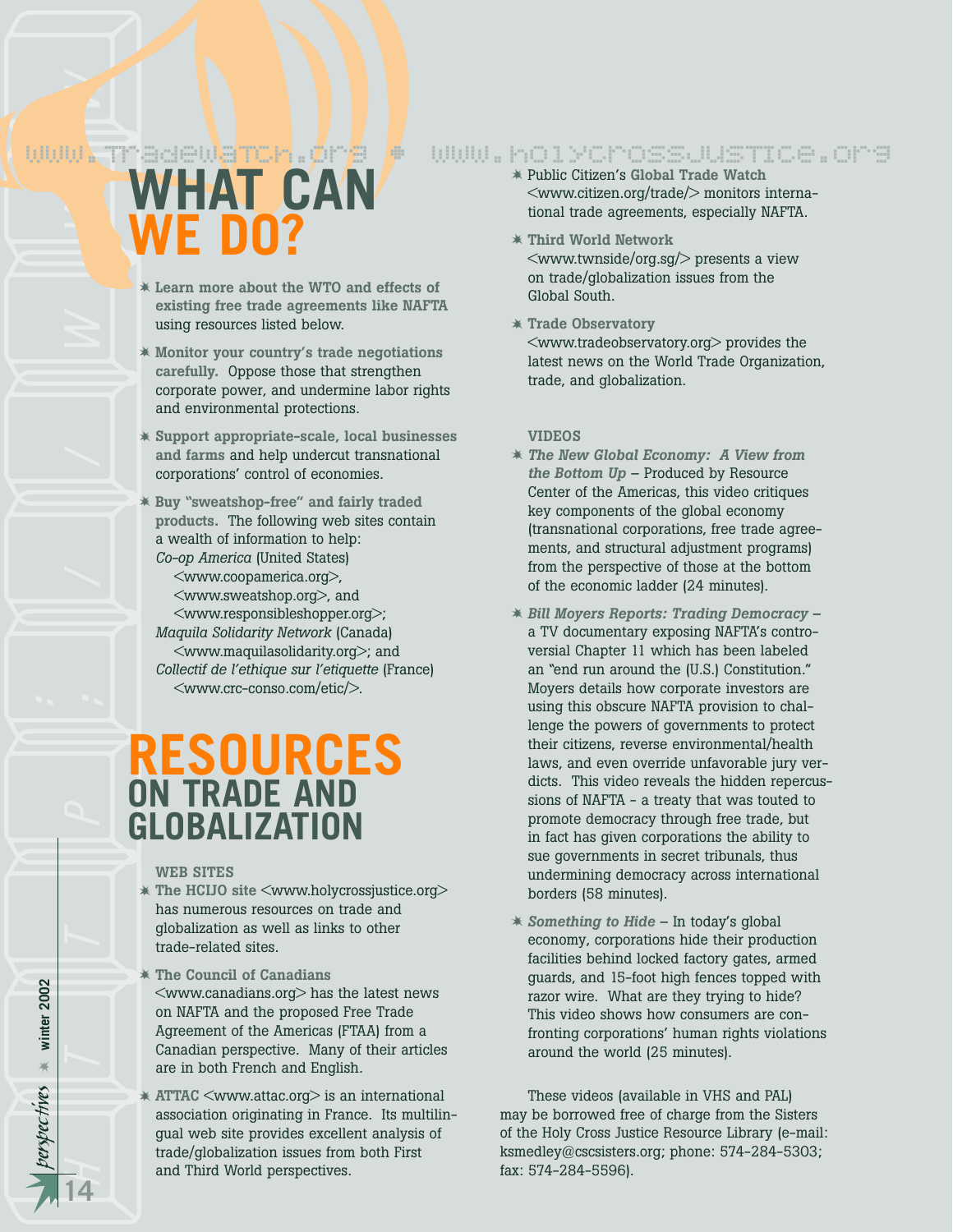**BOOKS**

 *The No-Nonsense Guide to Globalization* , by Wayne Ellwood, New Internationalist Publications, Toronto, 2001.



- *The No-Nonsense Guide to Fair Trade*, by David Ransom, New Internationalist Publications, Toronto, 2001.
- *When Corporations Rule the World*, by David C. Korten, Barrett-Koehler Publishers, San Francisco, 1995, and Kumarian Press, West Hartford, Conn.
- *Global Showdown: How the New Activists are Fighting Global Corporate Rule*, by Maude Barlow and Tony Clark, Stoddart Publishing Co. Ltd., Toronto, 2001.







#### WWW **continued from page 13**

ed food. Many who need the food most – and might have bartered with a local farmer – do not have money to access imported products.

**Environmental insecurity** The 1999 *Human Development Report* calls the state of the global environment a "silent emergency" threatening *everyone's* security. Free market economics is devastating the planet – using massive quantities of nonrenewable resources and wiping out ecosystems and habitats at record rates – in the interest of corporate profits. But it is not just a matter of exhausting specific resources; the earth's very ability to support life is now being compromised. Ironically, the free market economy is self-destructing – chewing up its own support systems and devouring its own endowment. More of the world's natural capital has been consumed in the past 50 years than in the entire history of humankind.

However, resource consumption is not the only way economic liberalization impacts the environment. Neoliberal policies and free trade agreements also undercut the ability of governments to reverse environmental damage and protect surviving resources.

- $*$  In 1999, Brazil was forced to cut its environmental protection budget by 19 percent by the IMF. In addition, the recession brought on by IMF policies worsened unemployment, forcing people to clear larger tracts of jungle for subsistence.
- $*$  In the mid-1990s, the IMF pressured the Philippines to open its mining sector to foreign investment and cut its environmental protection program. The resulting mining operations have caused a rash of social problems and severely infringed on rural communities and their livelihoods. A 1996 spill from the Marcopper tailing dam in Marinduque seriously polluted the river and bay waters – critical resources for local villages.

*Diminished democracy:* Perhaps the highest price paid for free market economics is the erosion of national sovereignty and democratic decision-making. WTO rules and regional free trade agreements are extending corporate power over nation-states and their citizens, undermining their capacity for self-governance.

*perspectives* ☀ **winter 2002**